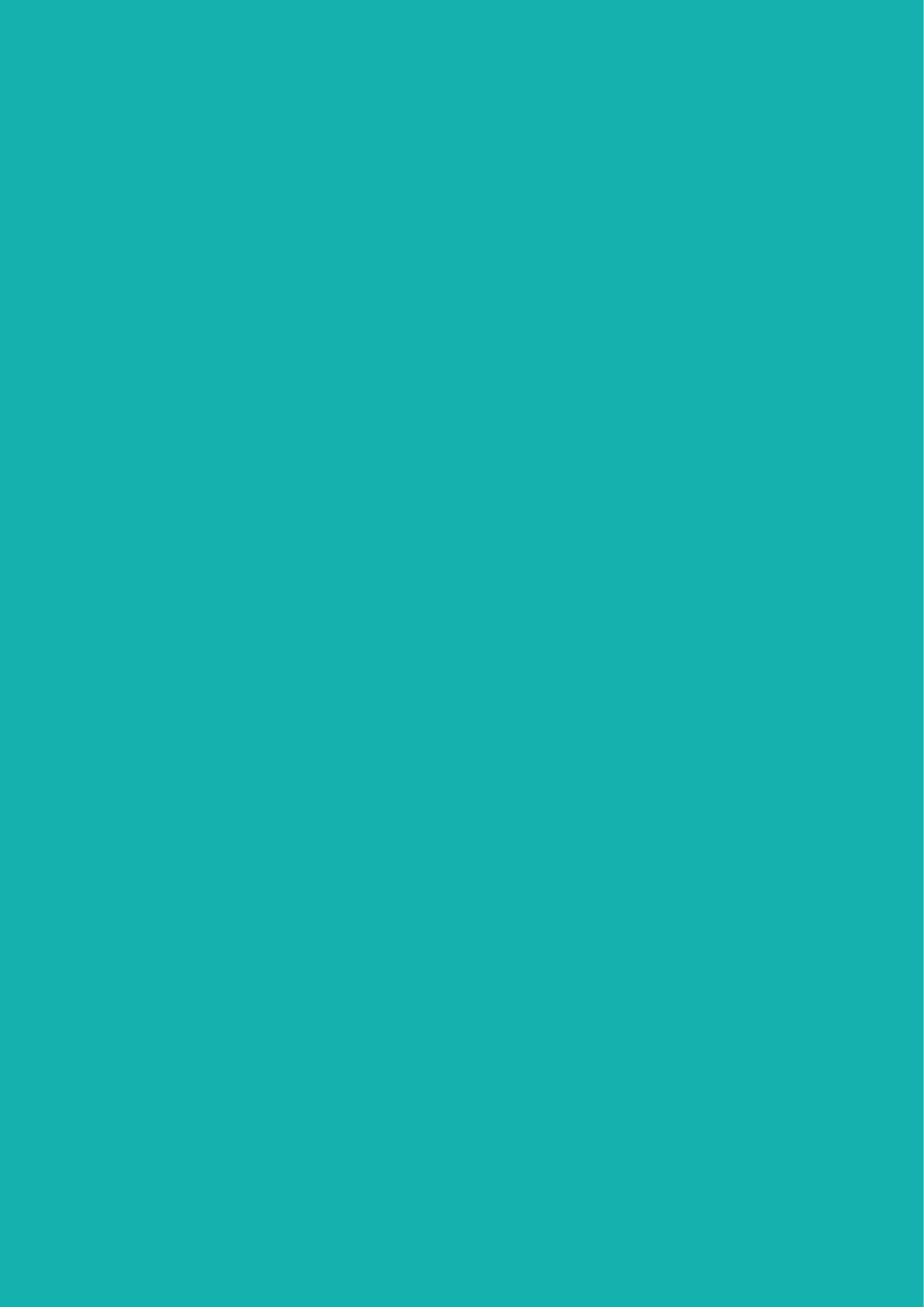# **WHAT IS HOUSING FIRST?**

The Housing First model is an innovative, rapid re-housing approach that facilitates safe, affordable, independent living without pre-conditions to people who are homeless or at risk of becoming homeless. It is different from traditional homelessness services, because it does not require users to demonstrate they are 'housing ready'. Often this

can mean that people have to 'prove' they are able to live independently or with only low levels of support – before they can access stable housing. People in Housing First are given a high degree of control over the support and treatment they receive, including whether or not to use different support services.

# **CORE PRINCIPLES OF HOUSING FIRST**



**Housing is a Human Right**



**Harm Reduction**



**Choice and Control for Service Users**



**Active engagement without coercion**



**Separation of Housing and Treatment**



**Flexible Support for as long as is Required**



**Recovery Orientation**



**Person Centered Planning**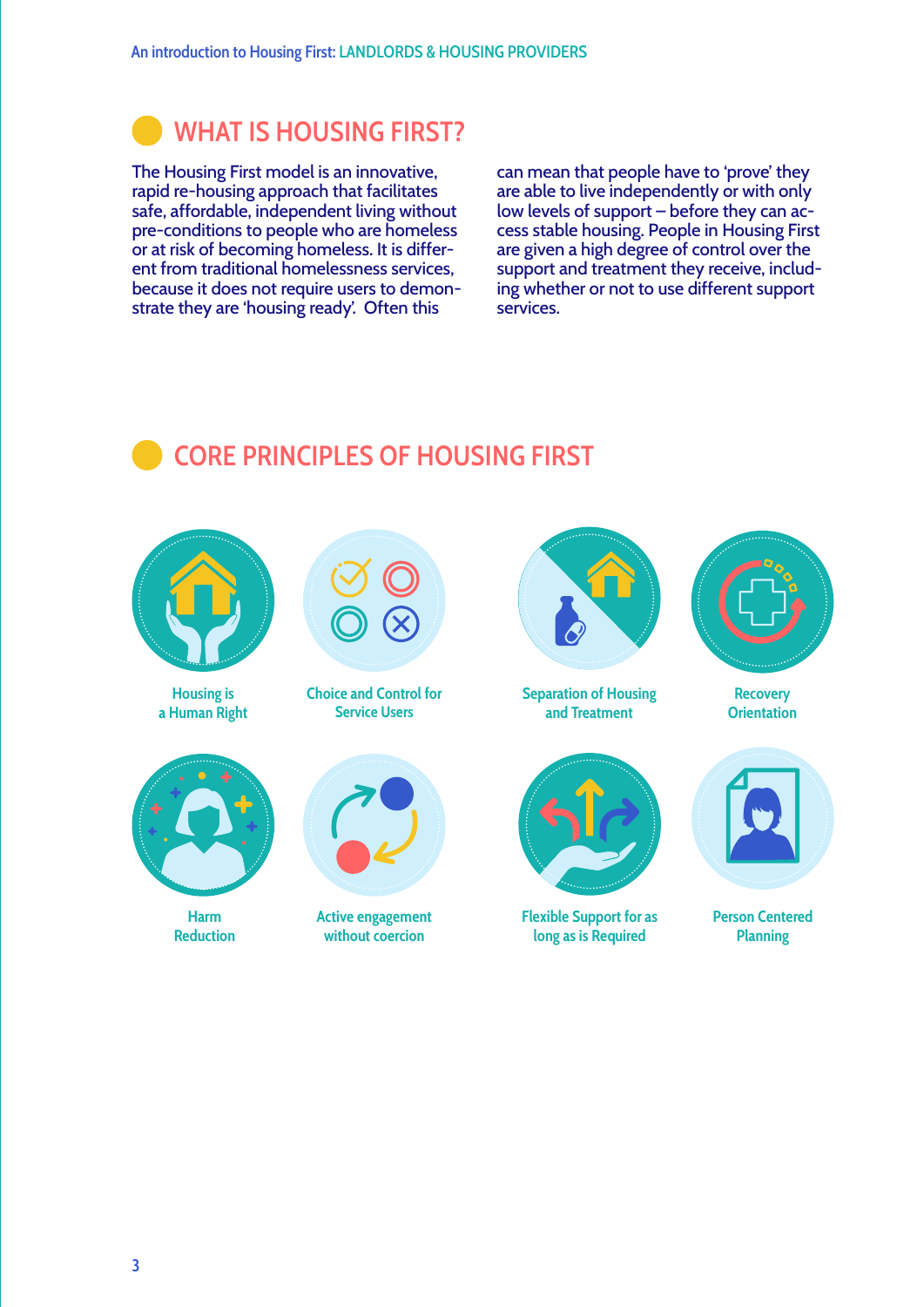# **WHO IS HOUSING FIRST FOR?**

Housing First is for people who are homeless or at risk of becoming homeless (for instance, when they are discharged from hospital, prison, or child protection services). It provides people with housing and support tailored to their needs and situation, with no strings attached. Support can range from helping people access basic social services (welfare benefits, skills training, debt counselling, …) to specific treatment for substance addictions and physical or mental illness.

The strong evidence behind Housing First shows that the approach is highly effective, because people can retain their stable housing, while they are helped to successfully re-integrate into society. This approach to housing with individually tailored support has already been adapted in different ways and has repeatedly delivered successful results―with longer sustained tenancies in 70-90% of cases compared to other types of homelessness services.

## Why should I become a Housing First<br> **Examplish Show Example Show** Finally, there is strong evidence showing that Hous<br> **Example Show the Show of the local final landlord?**

Housing First is an innovative model that provides people experiencing homelessness – or at risk of homelessness – with a home and professional, personalised support. It is proven to be life-changing

for tenants, as it helps them regain control over their lives, starting with a safe, secure, and appropriate home. Whether you are a private landlord or social or public housing provider, your role in this transformative process is critical. By providing good-quality housing to vulnerable people, landlords and housing providers can make a real difference in the fundamental quality of life of Housing First tenants, which vastly improves their chances of long-term recovery from homelessness.

As a housing provider or landlord, we recognise that you may be looking for reassurance that your tenants will abide by their tenancy obligations. Should you choose to engage with Housing First services, you can access support schemes, such as guarantee agreements which can provide insurance to cover rent and damage deposits, ensuring that your property remains in excellent condition throughout any tenancy. Additionally, you and your tenant will be supported by experienced Housing First practitioners and healthcare professionals whose role is to ensure the tenancy runs smoothly at all times.

First is an innovative model that provides<br> **LANDLORER SERVICES** And the numbers of traditional<br>
speriencing homelessness – or at risk of<br>
the process services. Housing stability usually rang-<br>
the Contenue 2014. Temple wi Finally, there is strong evidence showing that Housing First tenants typically remain housed for a long time, in stark contrast to the numbers of traditional es between 80-90% after the first two years (Busch-Geertsema, 2014; Tsemberis, 1999), which makes the turnover rate extremely low.

## The [LANDLORD ENGAGEMENT TOOLKIT,](https://www.homelesshub.ca/resource/landlord-engagement-toolkit-guide-working-landlords-housing-first-programs) developed by the Canadian Homeless Hub, lists the following advantages for landlords who engage with Housing First services in Canada (p.29):

- Guaranteed rent payments, in full and on time, made directly to the landlord
- Reduced vacancies and quick turn-around
- Limited turnover Housing First is a long-term support service, looking for a permanent home
- Regular inspections of units by program staff
- Tenant education
- Careful screening of tenants to ensure good fit
- Clinical services delivered by a skilled and responsive team
- Regular home visits to offer services to tenants
- Eviction planning and prevention strategies
- Rehousing of tenants when needed
- Designated point of contact to call if problems arise
- Crisis management support available 24/7
- Opportunity to give back to the community and help people in need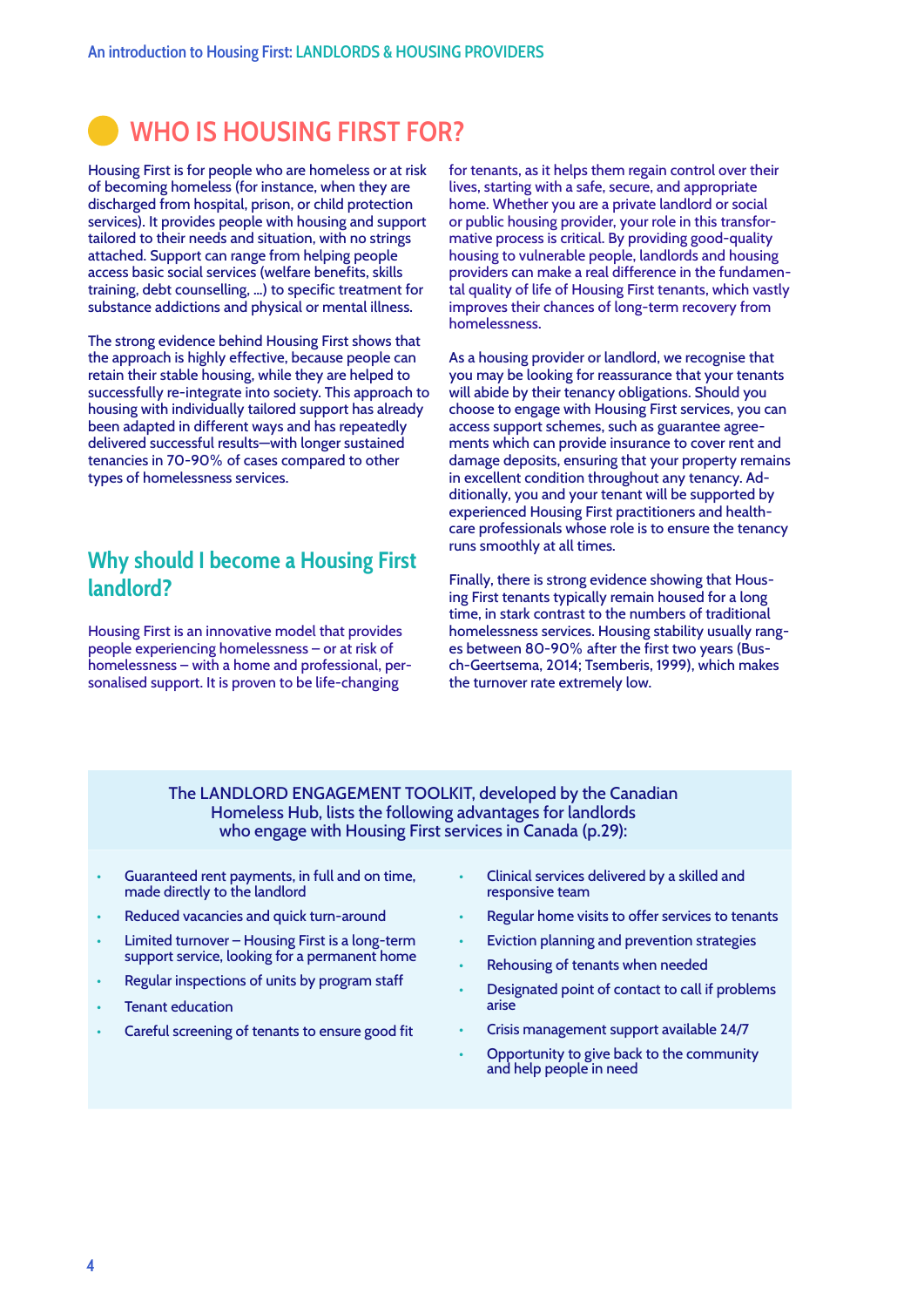# **FREQUENTLY ASKED QUESTIONS**

#### **Where does housing for Housing First come from?**

Housing for Housing First can be scattered-site (single apartments or houses scattered throughout the standard housing stock) or single-site (multiple apartments in the same building).

Housing can come from a variety of sources, including:

- Social or public housing;
- Social rental agencies;
- Private rental agreements;

Rental agreements using a non-governmental (NGO) intermediary, which signs a long-term contract with the landlord or building developer on behalf of the tenant; the tenant then sub-lets the property from the NGO.

Housing for Housing First should not be intended as a different, separate type of housing dedicated exclusively to people with experience – or at risk - of homelessness. On the contrary, the philosophy of Housing First encourages the use of housing which is standardised, typically found in any neighbourhood, so that tenants can have as 'normal' a tenancy experience as possible. This in turn contributes towards their pathway out of homelessness and towards social (re-) integration.

### **Who covers the costs of housing and rent?**

In most European countries, people who are eligible for Housing First are also eligible for social welfare and housing benefits. Often the funding is combined from different streams of support, for instance housing benefits and healthcare support for treatment. These benefits can be used to cover the cost of the services provided. Some Housing First programmes are funded by foundations and other project funding, which allows them to work with people who do not have recourse to public funds.

## **What is expected of tenants?**

Housing First tenants are expected to follow the conditions of their lease, or tenancy, in the same way as any other person renting a home would. Housing First tenants have access to support that will help build a relationship of trust between a tenant and their landlord. For example, some Housing First services have been known to organise meetings between tenants and landlords in order to discuss the tenancy agreement together and clarify any doubts regarding the contract.

Housing First tenants regularly speak or meet with the Housing First service and support worker assigned to

#### **Did you know?**

Housing is a human right. The [United Nations](https://www.ohchr.org/EN/Issues/Housing/toolkit/Pages/RighttoAdequateHousingToolkit.aspx) defines a home as:

- offering legally-backed security of tenure,
- affordable,
- habitable.
- having essential services such as power and water.
- accessible to the people who live in it, and located within access to necessary services such as schools and shops.

Housing must also be culturally appropriate to someone's needs.

them, particularly at the start of their tenancy. Meetings typically happen at least once a week – or more, depending on the tenant's wishes – and include checking whether there are any problems with the apartment, rental payments, or other possible issues.

### **What is expected of landlords/housing providers?**

Much like tenants, landlords and housing providers are expected to follow the conditions of the lease just like for any other tenancy. This includes for example, carrying out standard home repairs, building upkeep, and maintaining a safe environment for renters.

The legal obligations are not usually different from those that apply to any kind of tenant (of course, this may vary from country to country). Contractual obligations for Housing First and non-Housing First tenancies are the same, for example, around leasing responsibilities, safety, maintenance and eviction. If this is your first experience as a landlord or you are unsure of the latest regulations, we suggest that you may wish to contact your local housing authority to ensure that you are fully informed of the most recent information for your jurisdiction.

### **I'm interested. How do I know if my property is suitable for Housing First?**

Housing First services typically require one-bedroom flats near services and resources such as medical centres, public transportation, supermarkets, etc. Other than that, your property will be suitable for Housing First as long as it is livable and meets all the legal requirements applied to any kind of tenancy.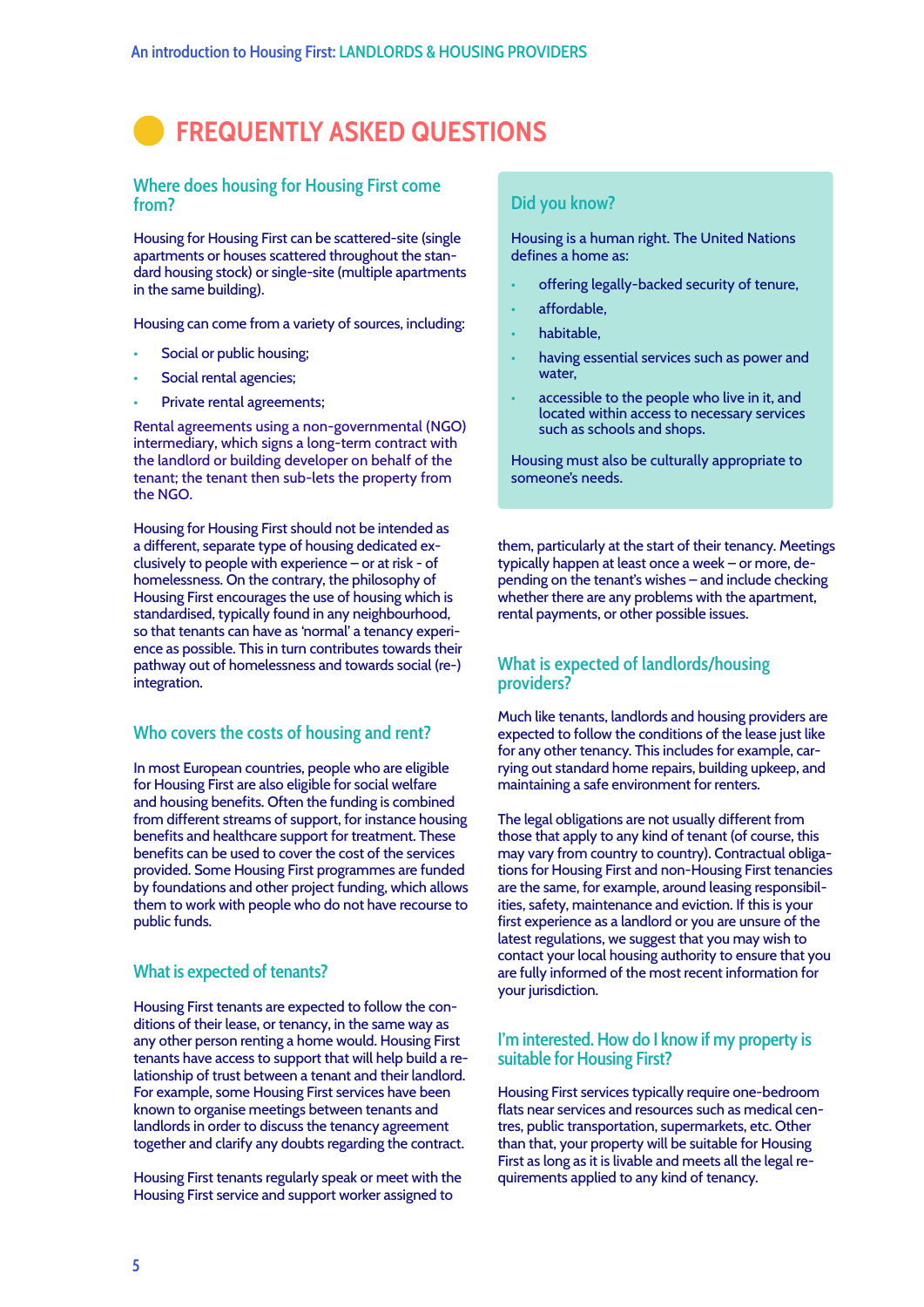## **Can I choose which Housing First tenant to rent to?**

Depending on the Housing First service, landlords and housing providers may either rent to a charity or non-governmental organisation who will sign the lease and take full responsibility for the property and the tenant, or rent to the Housing First tenant directly.

#### **Is renting to Housing First tenants different from renting to other tenants?**

Legally, no. In practice, the main difference is that the tenant is supported by a Housing First team, which helps the tenant settle in and build positive relationships with neighbours, as well as acting as a contact person for the landlord should any issues arise.

Housing First tenancies should develop just like any other tenancy, there is no need for you to apply 'discounts' or other types of rent reduction. You can set your rent as you would for any of your properties.

Ition and dratting of the contract will be just like<br>
r rental agreement. Housing First users may Most Housing First tenants are eligible for unemploy-<br>
p their housing for longer than other renters, Theoretic properties o The duration and drafting of the contract will be just like any other rental agreement. Housing First users may even keep their housing for longer than other renters, as they trace their pathway towards recovery and social integration.

#### *CASE STUDY: Housing First for the Moravian-Silesian Region (Czech Republic)*

Close to 90% of flats in the Czech Republic are privately owned, which means that NGOs and organisations providing Housing First services need to engage with private homeowners to find housing for their projects. To convince landlords to participate, the NGO Romodom set up individual guarantee agreements with each tenant's landlord, paying rent on the tenants' behalf even if the apartment was left empty.

For more information about the project, please see: [FEANTSA Ending Homelessness Awards](https://www.youtube.com/watch?v=m-zWP-MIUV0)  [2021: Gold prize winner](https://www.youtube.com/watch?v=m-zWP-MIUV0)

#### **I only have one property, can I still rent to Housing First tenants?**

Of course! The most important thing is not how many properties you have, but that you are open-minded and willing to become a Housing First landlord. By doing so, you'll be helping to change someone's life, for the better.

#### **Who will I be in contact with as a Housing First landlord?**

As a landlord providing housing through Housing First, you will most likely come into contact with the following people:

- The tenant;
- The support worker;
- NGOs or other intermediaries (for instance, in case they rent the property on the tenant's behalf);
- The housing officer;

The tenant's Assertive Community Treatment (ACT) team, an interdisciplinary group of experts from the health and social work fields (psychiatrists, doctors, nurses, peer support workers) addressed to Housing First users with complex support needs (for instance, as a serious mental illness).

### **How can I be sure that my tenant will be able to afford rent and pay on time?**

INCREDS TO THE TEND TO THE TEND TO THE UPPER THE CONDUCT OF THE UPPER TEND.<br>
The tenants may include budget counselling, ensuring they<br>
tenants may include budget counselling, ensuring they<br>
shown have appear to example an Most Housing First tenants are eligible for unemploy-These funds can be used to pay for rent in cases where the tenant rents the apartment directly from the landlord. On top of this, the support service provided to always have enough money to cover the rent.

> In cases where an NGO or other type of organisation acts as intermediary, they are typically the ones who cover the cost of rent by acting as guarantor. This way, the NGO can make sure that landlords are always paid on time even if tenants are unable to meet their obligations regarding the tenancy agreement. Housing First teams also ensure that any issues (for instance neighbour disputes) are dealt with and resolved as soon as possible.

All in all, renting a home through Housing First may be the best and safest option for you as a landlord or housing provider, since you can access a series of guarantees which you wouldn't otherwise have with other, non-Housing First tenants. Any tenancy is a risk, particularly when renters go through difficult life experiences (such as job loss) that make it challenging for them to keep paying rent. With Housing First, however, tenants are supported to maintain their tenancies.

### **What if my tenant is disruptive or displays antisocial behaviour?**

In Housing First, tenancies are carefully selected in order to find a good fit for both tenant and landlord. Tenants are supported by the Housing First team (usually a social worker), which is responsible for helping tenants fulfil their responsibilities in any tenancy agreement or rental contract. This includes paying rent on time, but also respecting the boundaries of what is and isn't allowed in their home.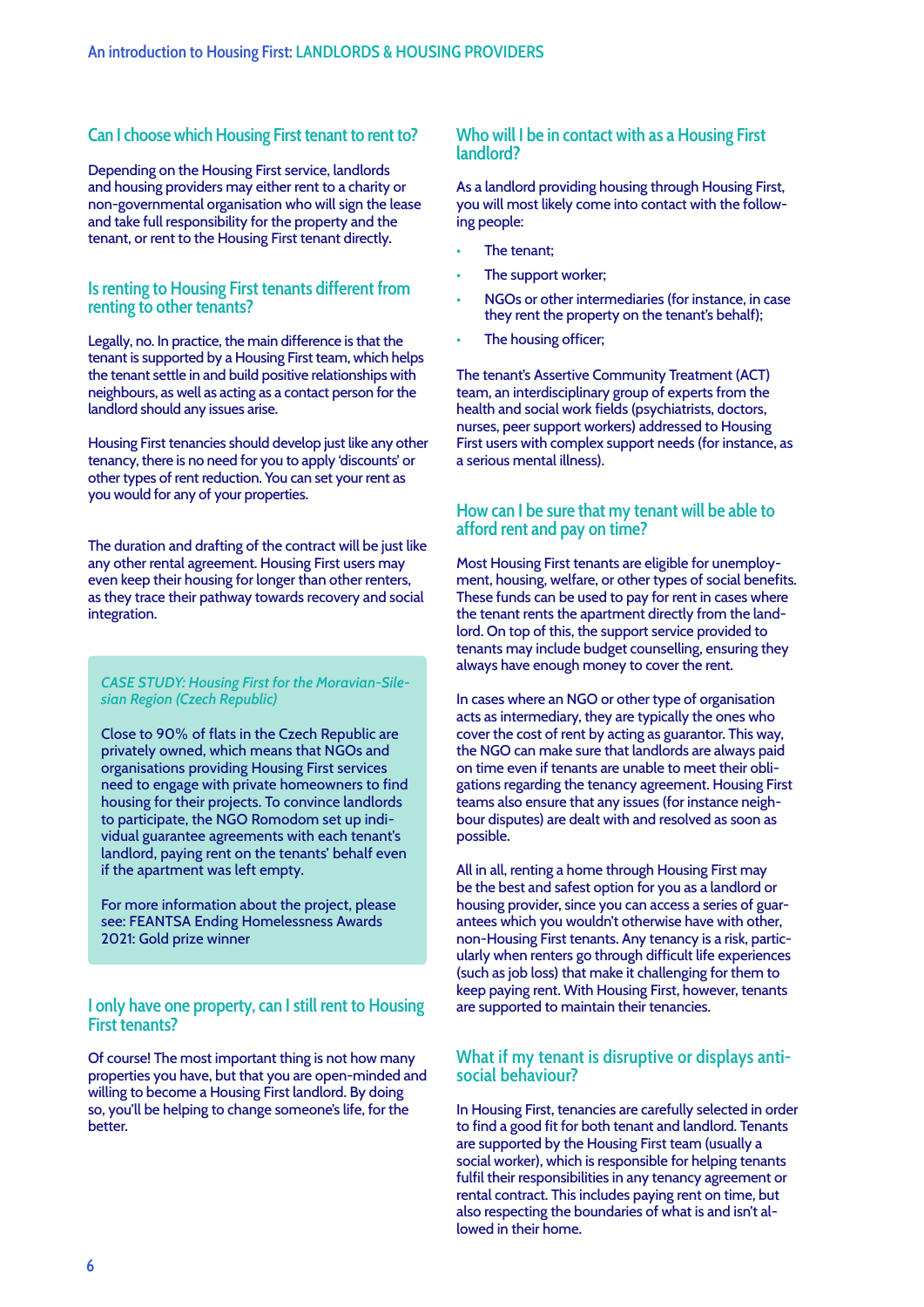Typically, the Housing First team will remain in close contact with the tenant in order to prevent any issues from happening. Should a crisis occur, however, oncall Housing First teams are available 24/7, ready to intervene and take control of the situation. In case tenants exhibit continual anti-social behaviour, for instance by being repeatedly disrespectful to their neighbours, the Housing First service will intervene and may move them to a new home if deemed necessary.

*GOOD PRACTICE EXAMPLE – Matching private landlords and Housing First: The HOME STREET HOME project (Germany/Austria)*

Across Germany and Austria, the online real estate platform ImmoScout24 and homeless initiative ONE WARM WINTER have formed a unique partnership to deliver housing for homeless people through a Housing First approach. Private landlords list their properties on ImmoScout24, as they normally would, and have the opportunity to find tenants through Housing First. This mutually beneficial match allows NGOs to find housing for their Housing First clients easily, while landlords receive rental guarantees and the security of long-term tenancy.

For more information about the project, please see: [HOME STREET HOME](https://homestreethome.immobilienscout24.de/#first)

#### **What other guarantees do I have?**

Guarantee agreements and schemes for landlords are common, and are implemented in various forms throughout several European countries. They may cover property damages and maintenance, as well as rent arrears in case the tenant fails to pay or leaves the apartment.

In Spain, for instance, the [Rental Mediation Pro](https://world-habitat.org/world-habitat-awards/winners-and-finalists/rental-mediation-programme/#award-content)[gramme](https://world-habitat.org/world-habitat-awards/winners-and-finalists/rental-mediation-programme/#award-content) led by Asociación Provivienda, ensures regular rent payments through insurance guarantees, paid by an external insurance company or the organisation itself.

In Belgium, the concept of social rent intermediation refers to a practice which has now become widespread. Social rental agencies establish links between private landlords and tenants who are typically excluded from the rental market, acting as a third party. They guarantee rent security and maintenance costs, for instance by supporting homeowners in the renovation of their property. (For more information, please see: [Social Rental Agencies: An Innovative](https://www.feantsa.org/download/2012_06_22_sra_final_en-2-2292903742234225547.pdf)  [Housing-led Response to Homelessness](https://www.feantsa.org/download/2012_06_22_sra_final_en-2-2292903742234225547.pdf))

In France, AIVS's [\(Agences Immobilières à Vocation](https://www.habitat-humanisme.org/le-mouvement/les-aivs/)  [Sociale\)](https://www.habitat-humanisme.org/le-mouvement/les-aivs/) are social rental agencies that act as intermediaries between tenants and landlords, providing housing to vulnerable populations together with security guarantees for homeowners.

Finally, the Luxembourgish Red Cross provides highly advantageous rental contracts to landlords that participate in the [Cellule Logement](https://www.croix-rouge.lu/en/service/cellule-logement-housing-the-most-disadvantaged-people/) programme. On top of guaranteeing monthly rent payments, in fact, the Red Cross ensures up to €3,000 in advance payments for material damage that is not covered by the rental deposit.

# **References & Related Reading:**

[Busch-Geertsema, V. \(2014\). Housing First Europe – Results of a European Social Experimentation Project.](https://www.feantsaresearch.org/download/article-01_8-13977658399374625612.pdf)  *[European Journal of Homelessness, 8](https://www.feantsaresearch.org/download/article-01_8-13977658399374625612.pdf)*[\(1\), 13-28.](https://www.feantsaresearch.org/download/article-01_8-13977658399374625612.pdf)

*[Housing First: a Guide for Private Rented Sector Landlords](https://www.cymorthcymru.org.uk/files/2816/1979/4692/HF_PRS_landlord_guide_-_English.pdf)*[. \(Cymorth Cymru\)](https://www.cymorthcymru.org.uk/files/2816/1979/4692/HF_PRS_landlord_guide_-_English.pdf)

*[Housing First: Addressing the Concerns](https://hfe.homeless.org.uk/sites/default/files/attachments/Housing%20First_Guide%20for%20housing%20associations.pdf)*[. \(Homeless Link, 2018\)](https://hfe.homeless.org.uk/sites/default/files/attachments/Housing%20First_Guide%20for%20housing%20associations.pdf)

*[The Landlord Engagement Toolkit: A Guide to Working With Landlords in Housing First Programs \(Homeless Hub, Ca](https://www.homelesshub.ca/sites/default/files/attachments/LANDLORD%20TOOLKIT_ENG_web.pdf)[nadian Observatory on Homelessness, 2018\)](https://www.homelesshub.ca/sites/default/files/attachments/LANDLORD%20TOOLKIT_ENG_web.pdf)*

*[An Introduction to Housing First](https://housingfirsteurope.eu/assets/files/2020/11/Introduction-to-HF-and-FAQ-FINAL-17.11.2020.pdf)*[. \(Housing First Europe Hub, 2020\)](https://housingfirsteurope.eu/assets/files/2020/11/Introduction-to-HF-and-FAQ-FINAL-17.11.2020.pdf)

*Nemodová, E. (September 30th, 2021), interview.*

*[Tsemberis, S. \(1999\). From streets to homes: An innovative approach to supported housing for homeless adults with](https://doi.org/10.1002/(SICI)1520-6629(199903)27:2%3C225::AID-JCOP9%3E3.0.CO;2-Y)  [psychiatric disabilities.](https://doi.org/10.1002/(SICI)1520-6629(199903)27:2%3C225::AID-JCOP9%3E3.0.CO;2-Y)* [Journal of Community Psychology, 27](https://doi.org/10.1002/(SICI)1520-6629(199903)27:2%3C225::AID-JCOP9%3E3.0.CO;2-Y)*[\(2\), 225–241.](https://doi.org/10.1002/(SICI)1520-6629(199903)27:2%3C225::AID-JCOP9%3E3.0.CO;2-Y)*

*[A Home of Your Own Handbook](https://ysaatio.fi/en/housing-first-finland/a-home-of-your-own-handbook)*[. \(Y-Säätio/Y-Foundation, 2017](https://ysaatio.fi/en/housing-first-finland/a-home-of-your-own-handbook)[\)](https://housingfirsteurope.eu/assets/files/2020/11/Introduction-to-HF-and-FAQ-FINAL-17.11.2020.pdf)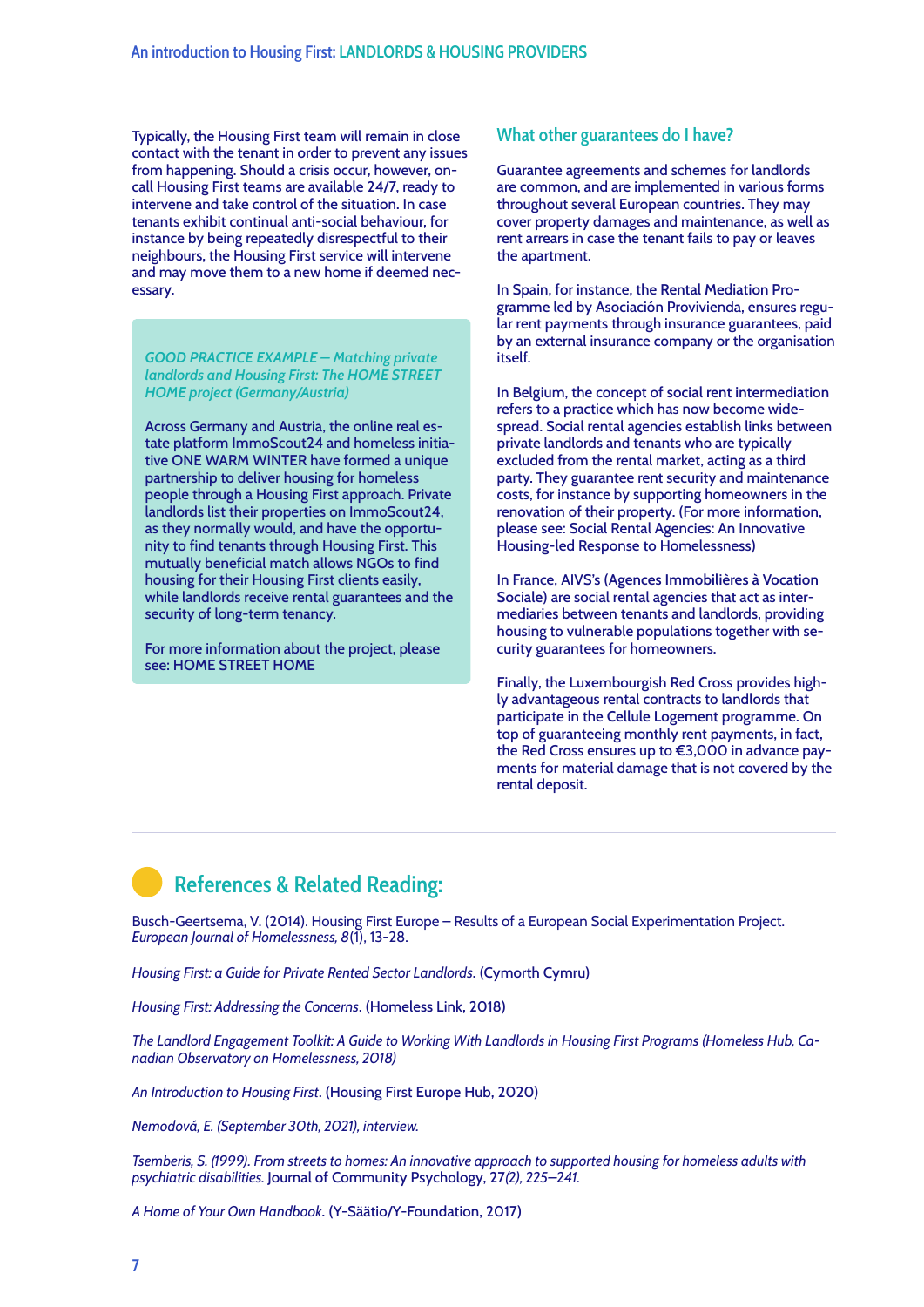# **THE HOUSING FIRST EUROPE HUB**

The Housing First Europe Hub is a partnership of housing providers, foundations, governments, national platforms, cities, national government ministries, and experts working together to promote the scaling up of Housing First as an effective systemic response to homelessness across Europe.

We support this effort through:

TRAINING: for Housing First service providers, cities, governments, housing providers, etc.

PARTNERSHIP NETWORK: we work with our partners to advocate for and support the implementation of

Housing First as a means to transform existing housing and homelessness systems to focus on ending and preventing homelessness across Europe. We also support national and regional Housing First networks as they share practice and knowledge for scaling up Housing First.

RESEARCH: as Housing First is strongly evidence-based, ongoing research is crucial to the innovation and improvement of the approach.

COMMUNITY OF PRACTICE: where practitioners can exchange knowledge and experiences with one another to help improve outcomes for service users.

# Reference in Johnny the Housing First Europe Hub as a partner?<br>The Housing countries to the consideration of the contemplate because and the of  **Interested in joining the Housing First Europe Hub as a partner?**

busing First, as set out in the Housing First<br>
Land be engaged in or working towards reach out to one of our Programme Coordinators:<br>
p Housing First in their community. Partners<br>
p and a latter of the services including Partners should agree to commit to the core principles of Housing First, as set out in the Housing First Europe Guide, and be engaged in or working towards scaling up Housing First in their community. Partners have access to all Hub services including:

- All communication including the website and newsletter;
- The option to include their logo on the Hub website;
- The opportunity to co-produce tools with the Hub through participation in work clusters;
- Access to Train-the-Trainer courses and other activities;
- Invitation to all events, workshops etc., organised around the annual Steering Group meeting.

For questions, or to apply to become a partner of the Housing First Europe Hub, please feel free to

Samara Jones: samara.jones@housingfirsteurope.eu

Juha Kahila: juha.kahila@housingfirsteurope.eu